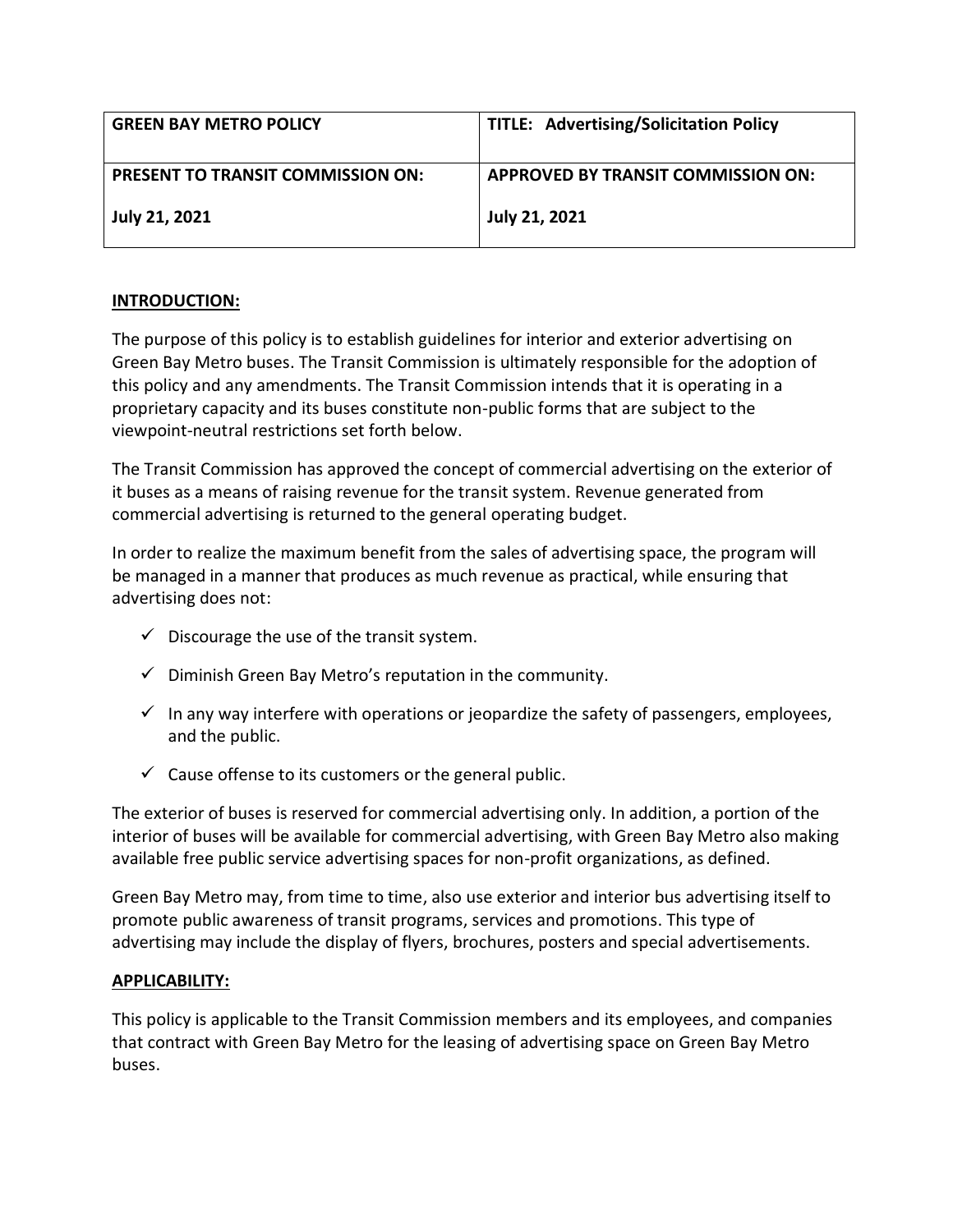#### **DEFINITIONS:**

**Commercial Advertising:** Advertising for the sole purpose of selling or renting services or property for profit.

**Political Advertising:** Any advertising that supports or opposes the election of any candidate or group of candidates, or any ballot questions, initiative, petition, or referendum issue, including bond issues, constitutional amendments, or proposed legislation.

**Non-Profit Organizations:** Organizations that meet the requirement for a tax-exempt organization under Section 501 (c) (3) of the Internal Revenue Code and that: 1. have a physical office in the geographical boundaries served by Green Bay Metro; 2. provide social welfare services; and 3. serve the needs of Green Bay Metro passengers.

**Public Service Announcements:** Non-commercial and non-political advertising by Non-Profit Organizations promoting their social services.

#### **COMMERCIAL ADVERTISING STANDARDS:**

Advertising displayed on the interior and exterior of Green Bay Metro buses shall be strictly commercial in nature and purpose. Commercial advertising also is available on the interior of the buses. Because Green Bay Metro serves persons of all ages and backgrounds and strives to create a comfortable and enjoyable experience for all passengers, the following types of advertising are prohibited:

- $\checkmark$  Materials that contain false, misleading, libelous, slanderous, or deceptive images.
- $\checkmark$  Advertising alcoholic products, and illegal drugs.
- $\checkmark$  Advertising for adult products, services or entertainment directed to sexual stimulation.
- $\checkmark$  Advertising of contraceptive products or hygiene products of an intimately personal nature.
- $\checkmark$  Advertising that depicts sexually explicit, obscene and/or pornographic images or words;
- $\checkmark$  Advertising that portrays graphic violence.
- $\checkmark$  Advertising that contains discriminatory, derogatory, negative or personal attacks against individuals, groups, or organizations.
- $\checkmark$  Advertising that is political.
- $\checkmark$  Advertising that is directed to inciting or producing imminent lawless action, or is likely to incite or produce such action, including but not limited to unlawful actions.
- $\checkmark$  Advertising that promotes illegal activity of any kind.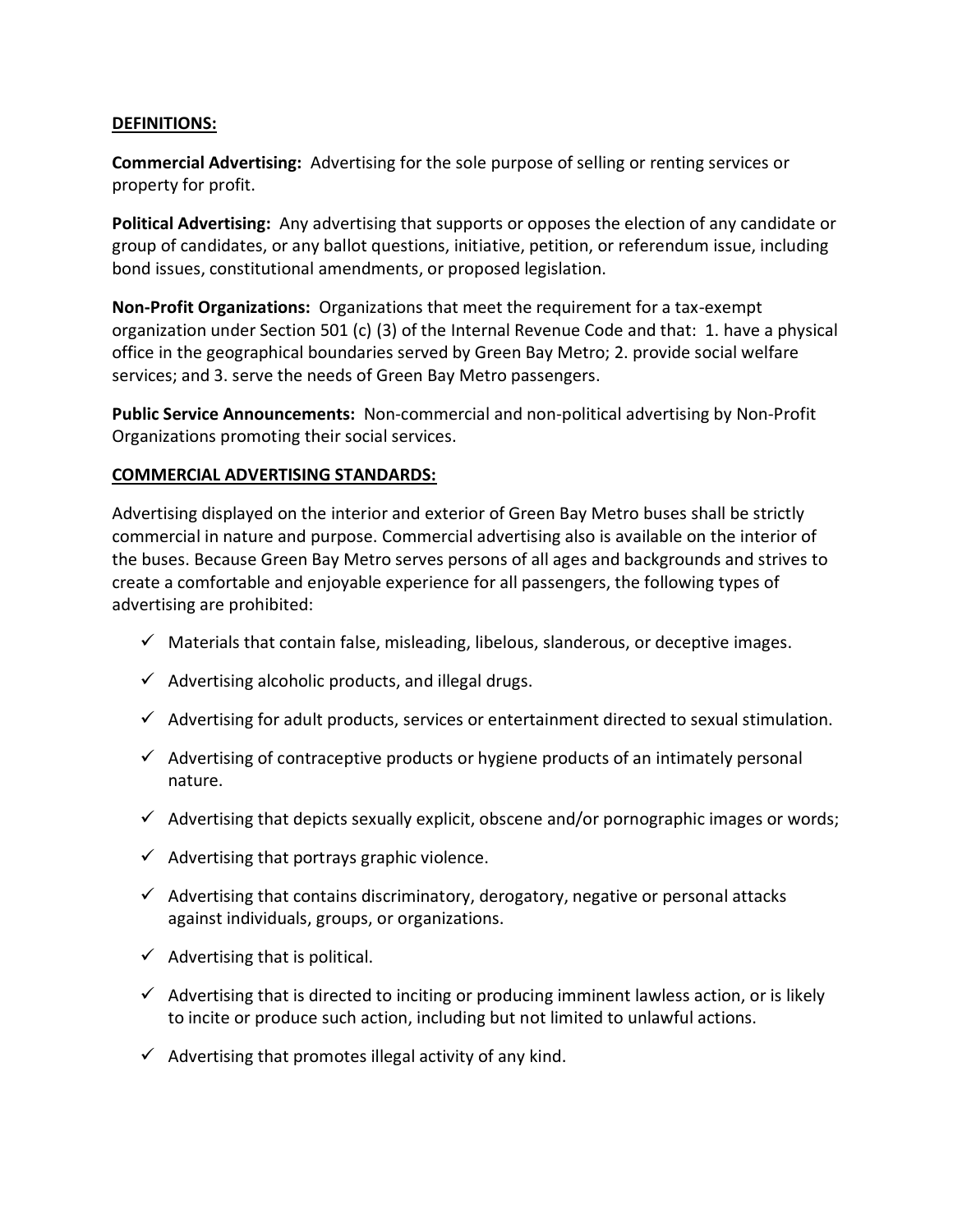- $\checkmark$  Advertising that encourages persons to refrain from using Green Bay Metro or public transit in general.
- $\checkmark$  Advertising that explicitly and directly promotes or encourages the use of means of transportation in direct competition with public transit.
- $\checkmark$  Advertising messages that conflict with the mission of Green Bay Metro.
- $\checkmark$  Advertising that contains Green Bay Metro's name, brand logo, slogans or other graphic representations of the transit system, unless written consent from Green Bay Metro's Transit Director is obtained prior to use.

The prohibitions also apply to advertisements that include a website that provides a message that does not comply with this Section.

## **PRODUCTION AND PLACEMENT GUIDELINES:**

Advertising materials will be produced at the advertiser's expense and must be of good quality and conform to standards for size, weight, material and other physical characteristics as set by Green Bay Metro.

Advertisers must pay for installation and removal of vinyl advertising on buses, and all associated costs if damage to the bus would occur. It is the advertiser's responsibility to deliver or reclaim materials within 15 days or they may be disposed of at Green Bay Metro's discretion.

## **COMPLIANCE RESPONSIBILITY:**

Green Bay Metro shall determine the interior and exterior spaces that will serve as appropriate locations for commercial and /or non-profit advertising. Green Bay Metro reserves the right to modify, change, or alter the locations and sizes of the available ad space as it sees fit. The placement and size of any advertising shall be at the sole discretion of Green Bay Metro.

Green Bay Metro shall approve or reject a proposed advertisement or public service announcement within 15 days when the request and all other documents associated with it are received by Green Bay Metro.

# **INTERIOR ADVERTISING FOR NON-PROFIT ORGANIZATIONS:**

Interior advertising may be allowed and available to Non-Profit Organizations to display public service announcement (PSA) materials free of charge at the discretion of Green Bay Metro. Guidelines for the acceptance of non-profit advertising are as follows:

- $\checkmark$  PSA materials will be produced at the non-profit organizations expense, and must be produced through a process that ensures reproduction of good quality on materials of specific quality and size, and conform standards set by Green Bay Metro.
- $\checkmark$  PSAs must be non-commercial, non-partisan, and non-political.